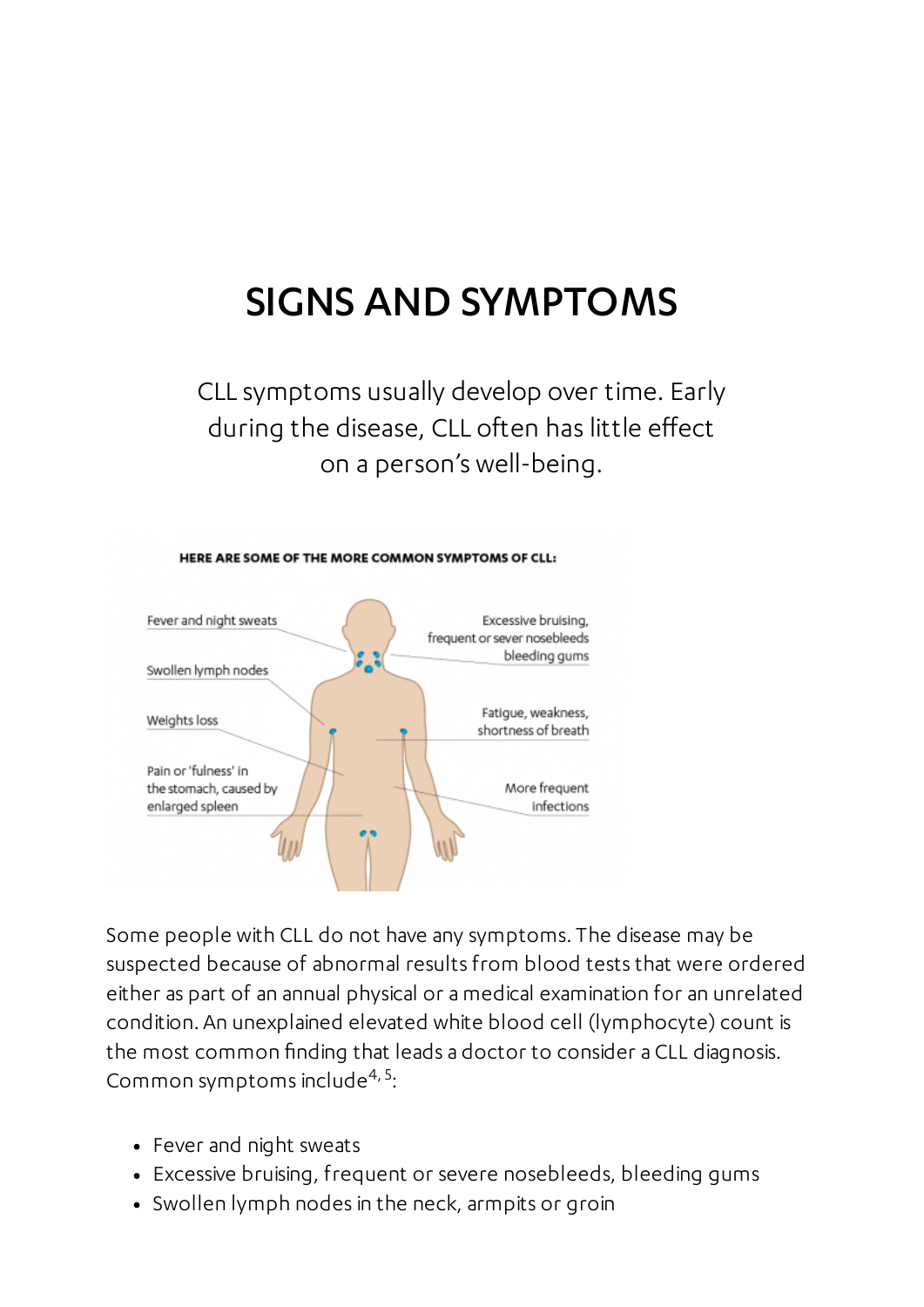- Fatigue, weakness, shortness of breath during day-to-day physical activities
- Weight loss
- Pain or 'fullness' in the stomach, caused by enlarged spleen
- More frequent infections

It is very important that you speak to your doctor if you experience any of these symptoms, as they may be a sign that your CLL has come back or worsened.

## How fast does the disease progress?

CLL progression can vary greatly from person to person. There are people whose disease remains relatively stable and, without treatment, they have no problem, others have a disease which slowly develops over the years before needing treatment and others shows signs of disease that tend to be rapid and more pronounced. Finally, only a minority of people require care from the first moment the CLL is diagnosed.

1. OUP. Concise Colour Medical Dictionary. Sixth edition. Oxford University Press, 2015.

- 2. Siegel, R., et al. Cancer statistics, 2013. CA Cancer J Clin. 2013;63:11–30.
- 3. Smolewski, P., et al.New insights into biology, prognostic factors, and current therapeutic strategies in chronic lymphocytic leukemia. ISRN Oncol. 2013:740615.

4. American Cancer Society. Signs and symptoms of chronic lymphocytic leukemia. Available from:

[http://www.cancer.org/cancer/leukemiachroniclymphocyticcll/detailedguide](http://www.cancer.org/cancer/leukemiachroniclymphocyticcll/detailedguide/leukemia--chronic-lymphocytic-signs-symptoms) -chronic-lymphocytic-signs-symptoms . Accessed September 2016.

5. Rai, K.R., et al. Clinical staging of chronic lymphocytic leukemia. Blood. 1975;46:219–234.